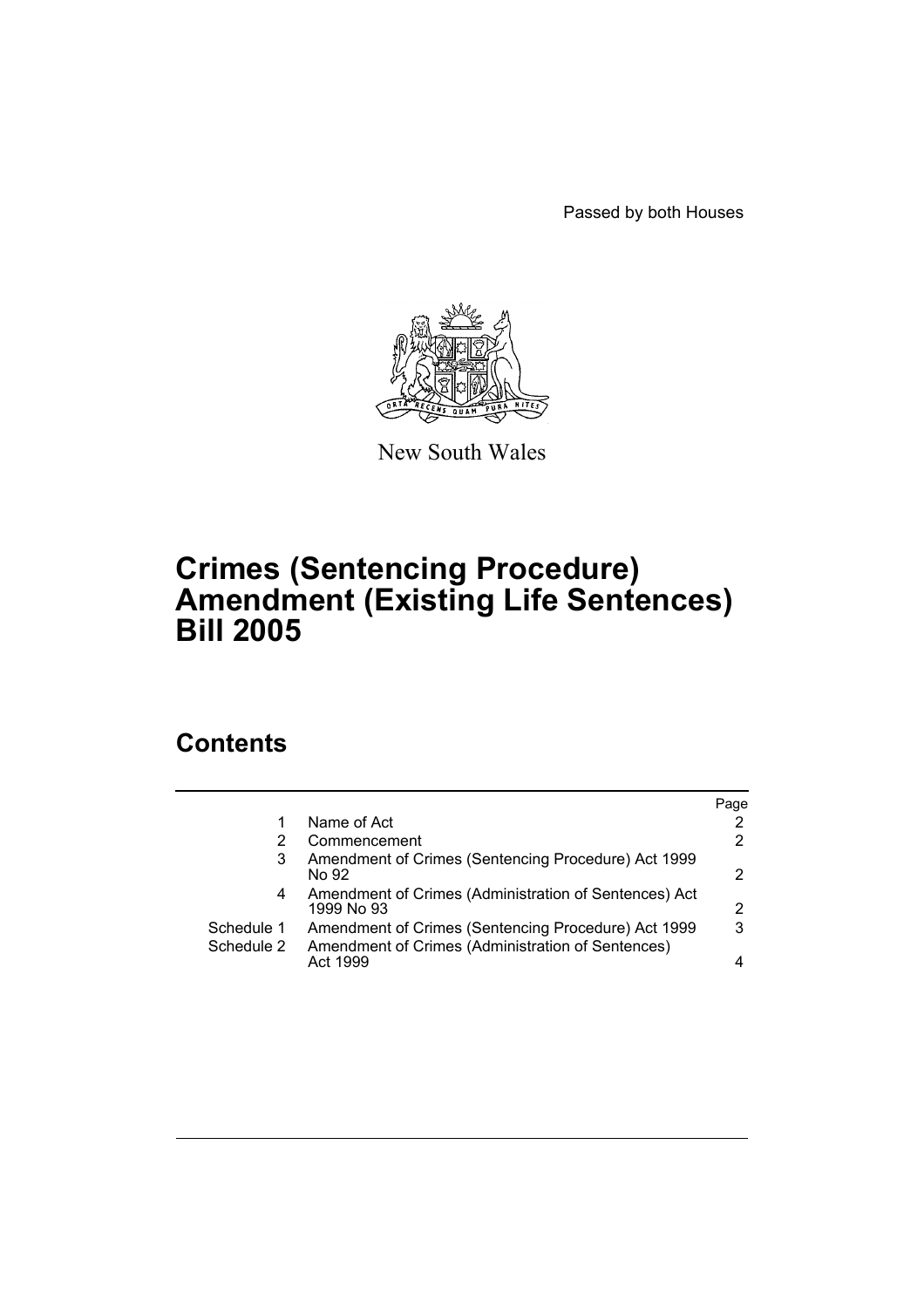*I certify that this PUBLIC BILL, which originated in the LEGISLATIVE ASSEMBLY, has finally passed the LEGISLATIVE COUNCIL and the LEGISLATIVE ASSEMBLY of NEW SOUTH WALES.*

> *Clerk of the Legislative Assembly. Legislative Assembly, Sydney, , 2005*



New South Wales

# **Crimes (Sentencing Procedure) Amendment (Existing Life Sentences) Bill 2005**

Act No , 2005

An Act to amend the *Crimes (Sentencing Procedure) Act 1999* with respect to existing life sentences the subject of non-release recommendations; and for other purposes.

*I have examined this Bill, and find it to correspond in all respects with the Bill as finally passed by both Houses.*

*Chairman of Committees of the Legislative Assembly.*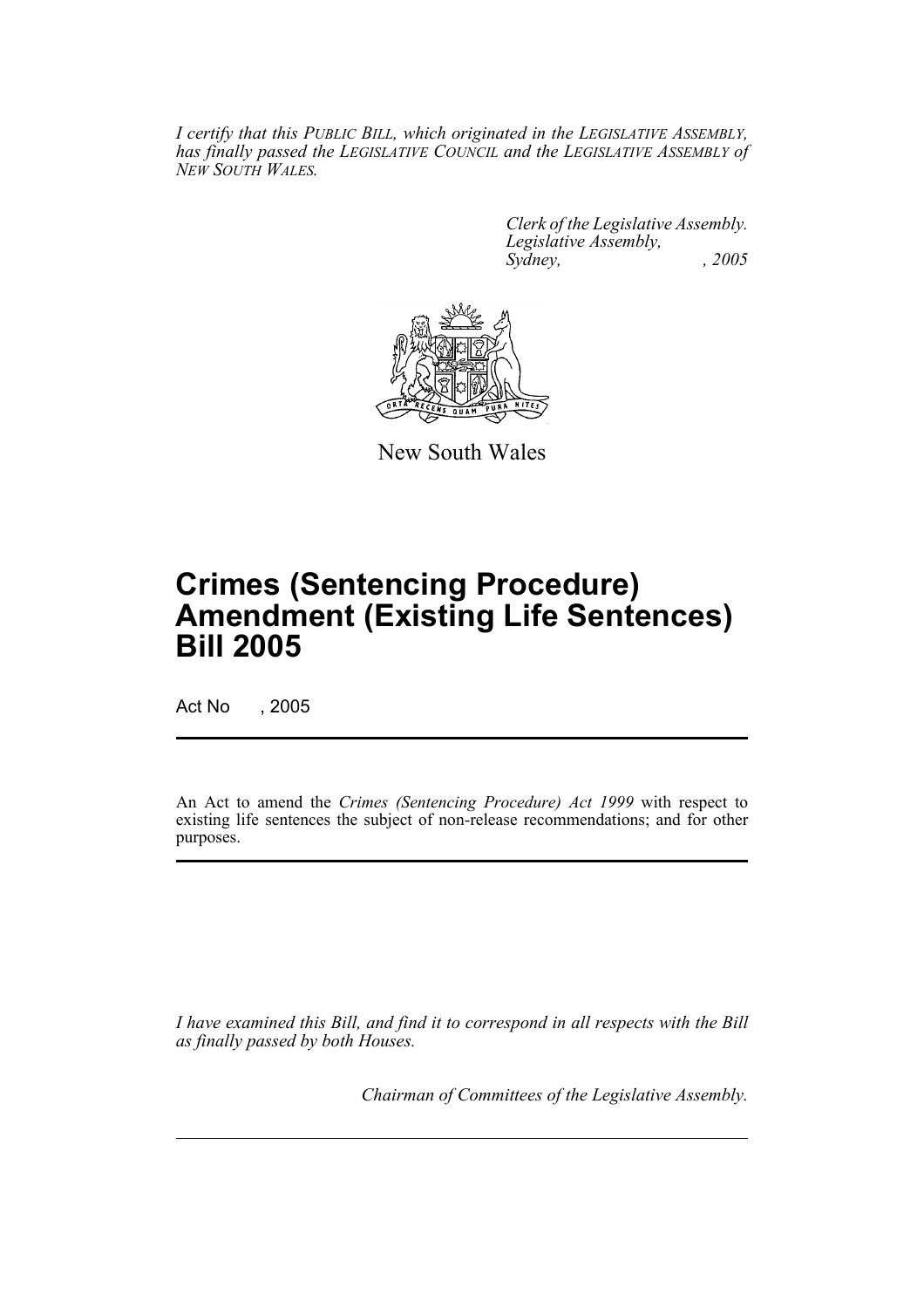### **The Legislature of New South Wales enacts:**

### **1 Name of Act**

This Act is the *Crimes (Sentencing Procedure) Amendment (Existing Life Sentences) Act 2005*.

### **2 Commencement**

This Act commences on the date of assent.

### **3 Amendment of Crimes (Sentencing Procedure) Act 1999 No 92**

The *Crimes (Sentencing Procedure) Act 1999* is amended as set out in Schedule 1.

### **4 Amendment of Crimes (Administration of Sentences) Act 1999 No 93**

The *Crimes (Administration of Sentences) Act 1999* is amended as set out in Schedule 2.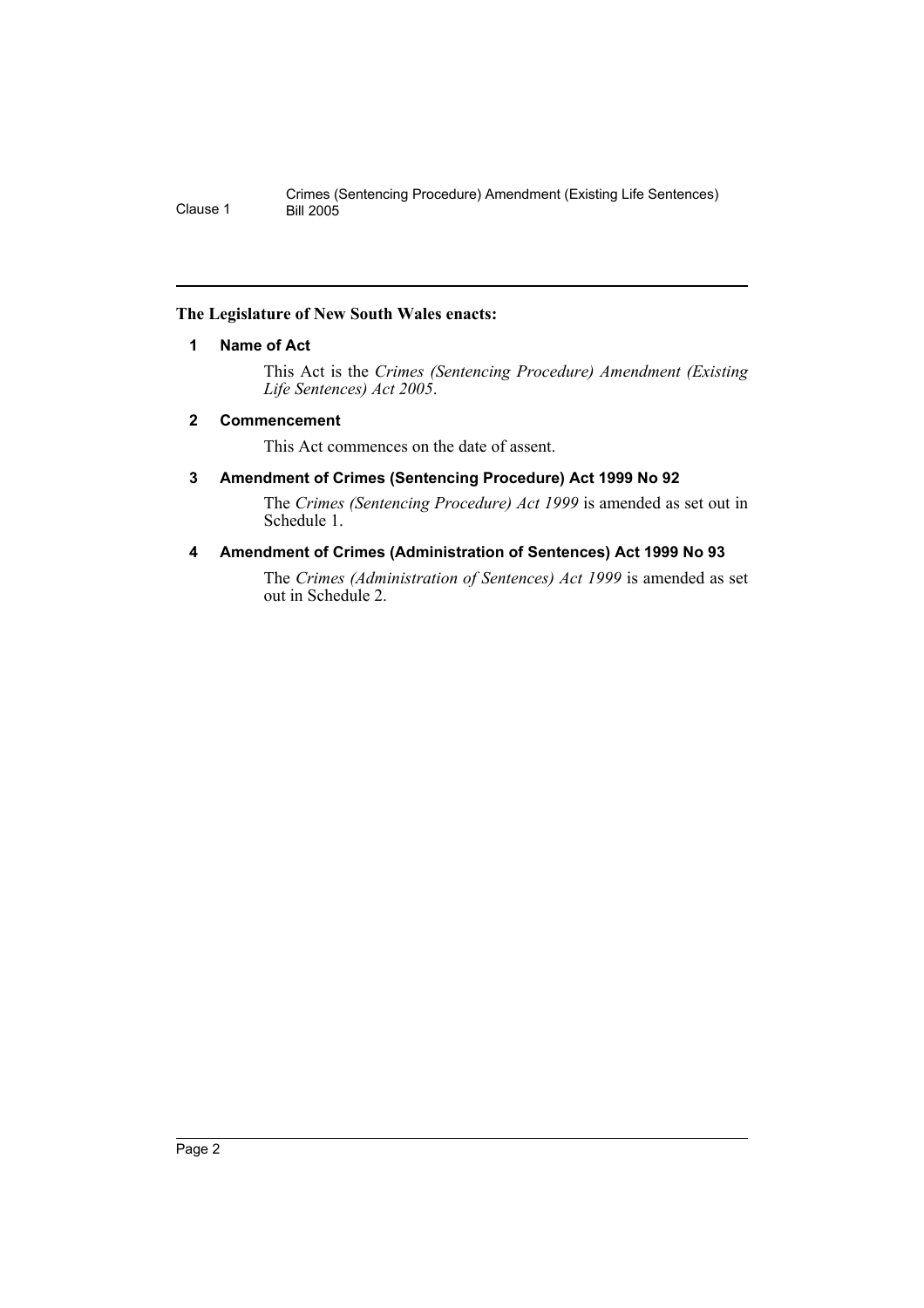Crimes (Sentencing Procedure) Amendment (Existing Life Sentences) Bill 2005

Amendment of Crimes (Sentencing Procedure) Act 1999 Schedule 1

### **Schedule 1 Amendment of Crimes (Sentencing Procedure) Act 1999**

(Section 3)

### **[1] Schedule 1 Existing life sentences**

Insert ", and includes any such recommendation, observation or expression of opinion that (before, on or after the date of assent to the *Crimes (Sentencing Procedure) Amendment (Existing Life Sentences) Act 2005*) has been quashed, set aside or called into question" after "imprisonment" in the definition of *non-release recommendation* in clause 1.

### **[2] Schedule 1, clause 5**

Insert "or  $(3)$ " after "4  $(1)$ " in clause 5  $(1)$ .

### **[3] Schedule 2 Savings, transitional and other provisions**

Omit clause 21 (2). Insert instead:

- (2) In particular, any such application that had been made before 8 May 1997 under section 13A of the 1989 Act but had not been determined as at the date of assent to the *Crimes (Sentencing Procedure) Amendment (Existing Life Sentences) Act 2005*, being an application made by an offender who is the subject of a non-release recommendation:
	- (a) is not to be determined until the offender has served at least 30 years of the existing life sentence to which the application relates, and
	- (b) is to be disposed of in accordance with clause 4 (3) of Schedule 1 to this Act, and not otherwise.

### **[4] Schedule 2, clause 39**

Omit the clause.